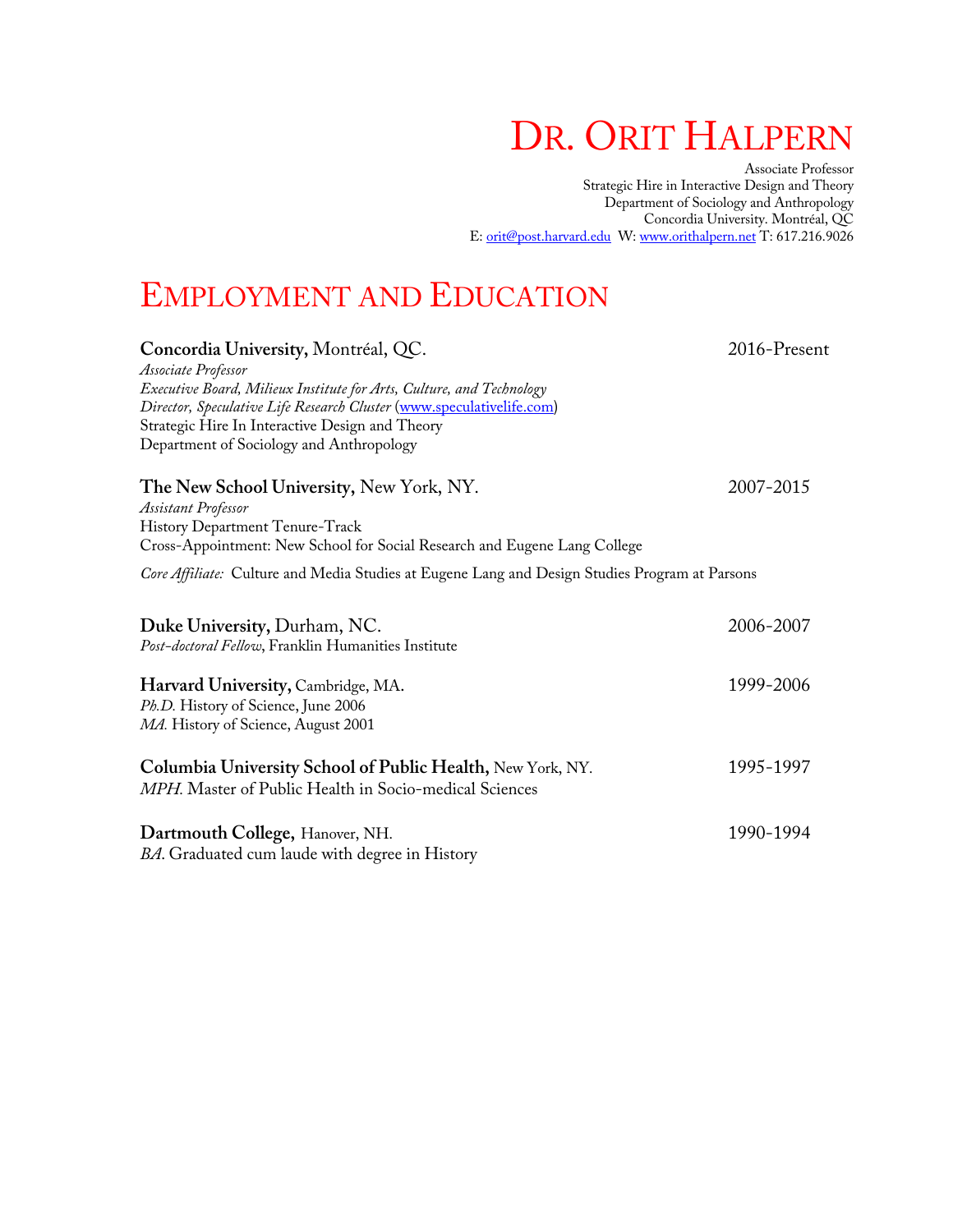# SELECT PUBLICATIONS: TEXT AND DIGITAL **MEDIA**

# **Books:**

Beautiful Data: A History of Vision and Reason since 1945 *(Durham: Duke University Press, 2015)*

# **Peer Reviewed Articles:**

"Golden Futures" LIMN Issue 10 (April 2018) https://limn.it/articles/golden-futures/

### "The Smartness Mandate: Notes towards a Critique", Primary author Orit Halpern with Robert Mitchell, and Bernhard Geoghegan, Grey Room, Summer 2017: 106-129.

# "Hopeful Resilience",

E-Flux Architecture*, Special Issue on Accumulation,* April 19, 2017 http://www.e-flux.com/architecture/accumulation/96421/hopeful-resilience/

# "Demoing unto Death"

Orit Halpern and Gokce Günel, *Fibreculture* (August 2017).

# "Smartness as Instrument"

ARPA Journal, Issue 04, 2016 http://www.arpajournal.net/instrumentsofservice/

## "Cloudy Architectures"

Continent, Issue 4.3 (2015): 34-45. http://continentcontinent.cc/index.php/continent/article/view/205

# "Inhuman Vision"

Media-N: Journal of the New Media Caucus ,Fall 2014

# "Cybernetic Rationality"

Distinktion: Scandinavian Journal of Social Theory, Vol. 15, No. 2 (2014): 1–16.

# "Test Bed Urbanism"

Primary Author Orit Halpern with Jesse LeCavalier, Nerea Calvillo, and Wolfgang Pietsch Public Culture*,* special issue on the *Future of the City*, Volume 25, Number 2, Spring 2013.

"Perceptual Machines: Communication, Archiving, and Vision in Post-war American Design"

Special Issue on Documentary and Science, Journal of Visual Culture, Volume 11, issue 3, December 2012: 328-351.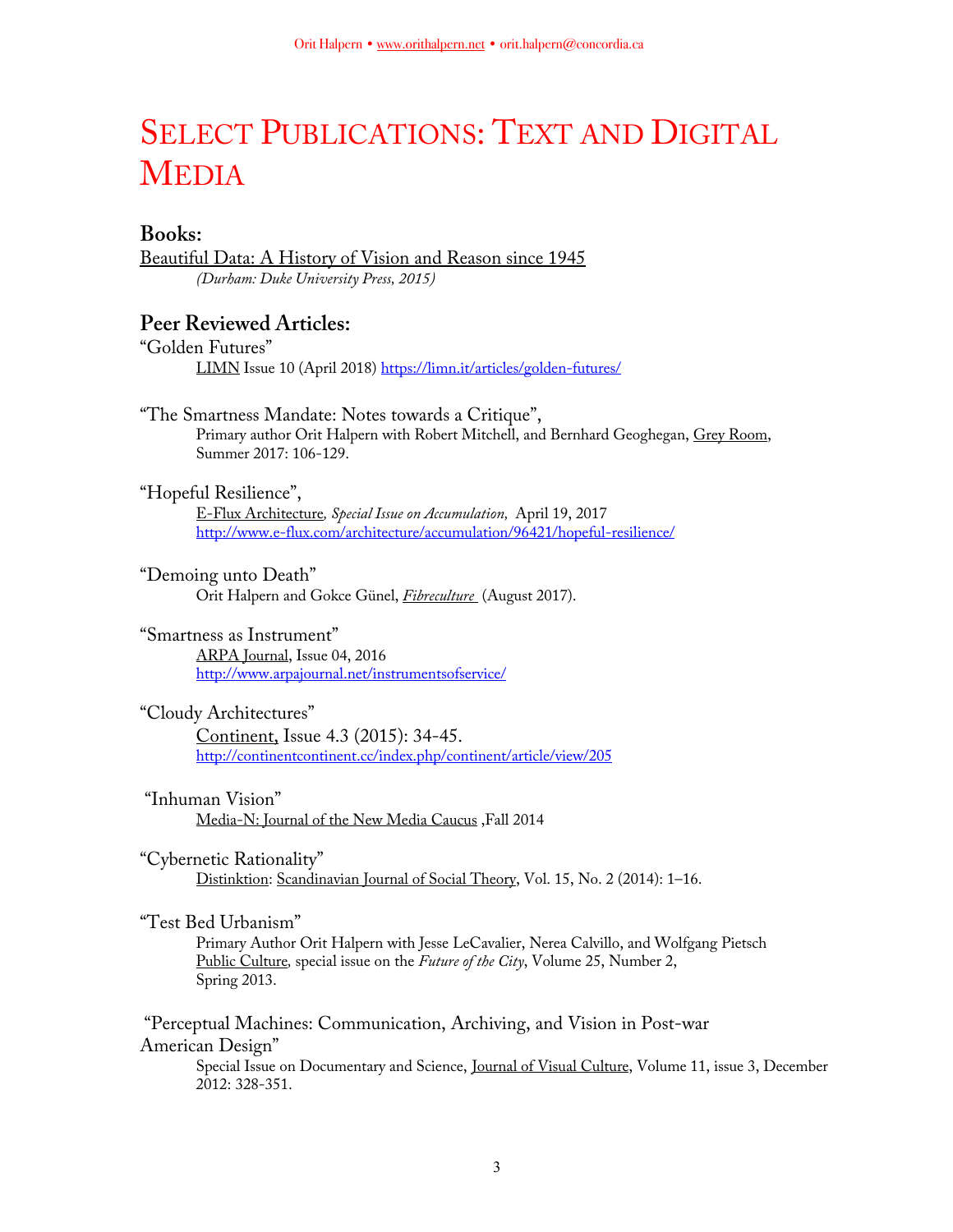- "Schizophrenic Techniques: Cybernetics, the Human Sciences, and the Double Bind" Scholar and Feminist Journal On-Line, Special Issue on Iterations of Social Difference, Issue 10.3, Summer 2012. URL: http://sfonline.barnard.edu/feminist-media-theory/schizophrenic-techniques-cybernetics-thehuman-sciences-and-the-double-bind/
- "Cybernetic Sense: Warren McCulloch and Norbert Wiener's Conception of Perception" Interdisciplinary Science Reviews for special issue on Warren McCulloch, Vol 37, No.2, Sept. 2012: 218-236.
- "Anagram, Gestalt, Game in Maya Deren: Reconfiguring the Image in Post-war Cinema" Post-Modern Culture, Volume 19, Number 3, 2009.
- "Dreams for Our Perceptual Present: Archives, Interfaces, and Networks in Cybernetics" Configurations, 13:2, 2007: 283-320.
- "Transfer of Behavioral Intervention Technology to a Sexually Transmitted Disease Clinic" Nancy VanDevanter Dr.PH, BarbaraCicatelli MA, Isaac Weisfuse MD., Orit Halpern MPH., Mira Levinson MPH, Karen Deli MA, EdM, Alan Dunn MD, Journal of Public Health Practice and Management. Vol.5, Number 5, September 1999: 40-51.

"Women's Time Allocation: Implications of Environmental Factors, Work-load and Culture for Health and Nutrition"

Orit Halpern and Mira Levinson, Dr. Zeba Mahmud, Tufts University Nutrition Working Papers, June 1999.

"Expired nitric oxide after bronchoprovocation and repeated spirometry in patients with asthma" Deykin A. Halpern O. Massaro AF. Drazen JM. Israel E. American Journal of Respiratory & Critical Care Medicine**,** March 1998: 769-75.

# **Book Chapters, Catalogues, and Essays**

- "The Planetary Test", in Victor Papanek:The Politics of Design, Matteo Kries, Amelie Klein, Alison Clark,ed. Basel: Vitra Museum, December 2018.
- "Architecture as Machine: A Brief History of the Smart City, Design and Cybernetics" Archeology of the Digital: Complexity and Contradiction, Andrew Goodman, ed. Canadian Center for Architecture (Winter 2017)/ Sternberg 2019.

"Demo or Die! : On Art as Software. Or the cautionary tale of how Mongolian desert gerbils changed the future of machine learning, known today as Artificial Intelligence" Tate, etc*.* (Fall 2016).

"The Trauma Machine: Demos, Immersive Technologies and the Politics of Simulation." Chap. 3 In Alleys of Your Mind: Augmented Intelligence and Its Traumas, edited by Matteo Pasquinelli, 53-67. Luneberg: Meson Press, 2015.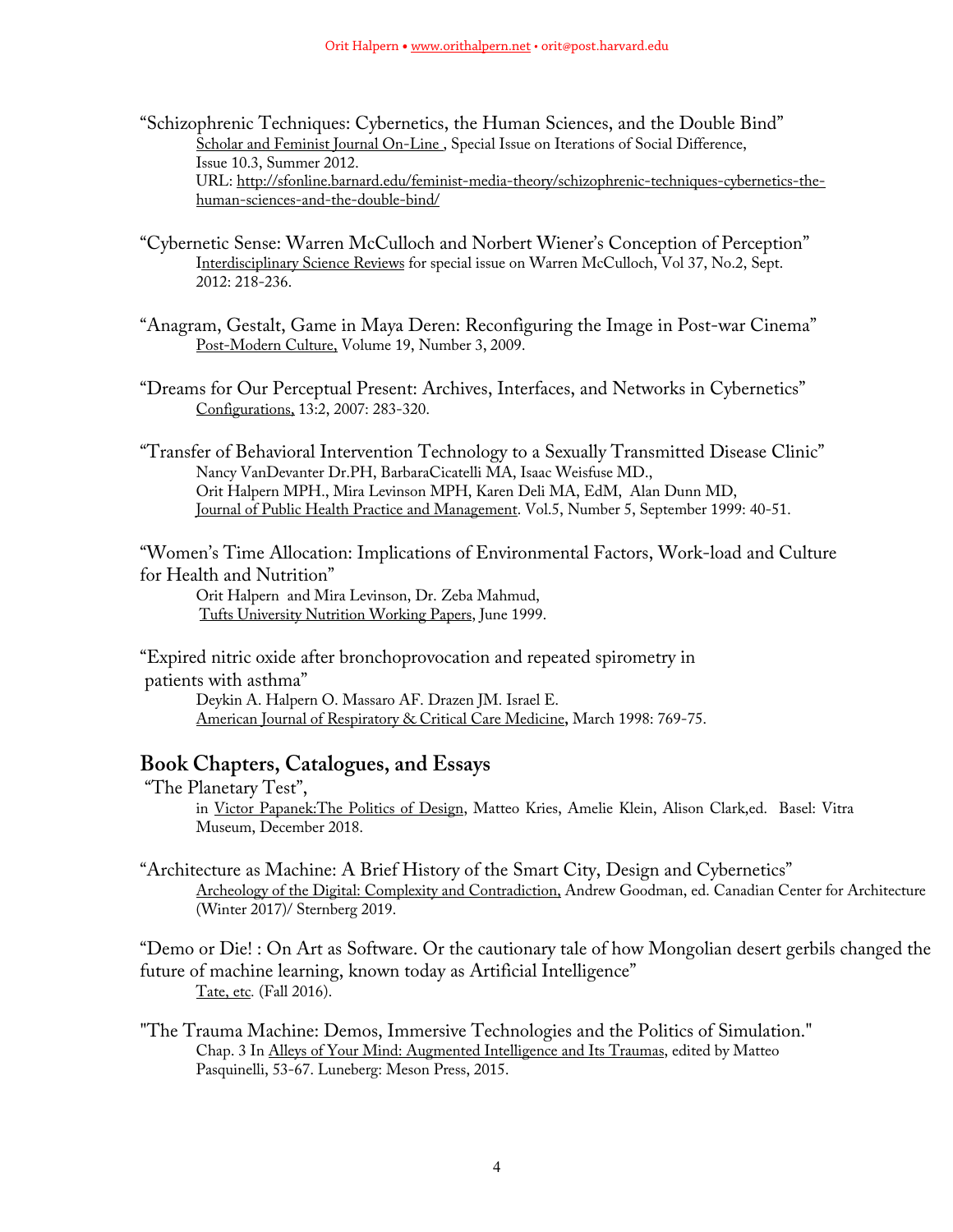"Nervous Networks and Serious Games: The Emergence of Neuro-Politics and Population in Cybernetics and Design" Book chapter in Image, Ethics, Technology, Sharrona Pearl, ed. (New York: Routledge Press 2015 )

"Forensic Methodology" ARPA Issue 03, July 4, 2015: http://www.arpajournal.net/forensic-methodology/

"A Short History of Clouds"

Catalogue Entry for exhibition *Poetics and Politics of Data,* Sabine Himmelsbasch and Claudia Mareis, ed. http://www.hek.ch/en/publikationen.html, (Basel: Christoph Merian Verlag, 2015). *This is a shorter version of the Continent article.*

"Light Infrastructures: Life, Urbanism, and Media Art"

Dooeun Choi and Orit Halpern Catalogue entry for *Lumières de la Ville (The City's Lights) 6th Edition of the Toronto Biennale / Montreal/ Lille,* February 21 – 24, 2013 (Montreal: University of Montreal), 2018.

"Obfuscation"

Chapter in exhibition catalogue *Speculation, Now*, Vera List Center for Art and Politics, Vyjayanthi Rao (ed), with Prem Krishnamurthy and Carin Kuoni, (Durham: Duke University Press), 2015.

"The Neural Network: Temporality, Rationality, and Affect in Cybernetics" Book chapter in The Timing of Affect, Marie-Luise Angerer, ed. (Chicago: University of Chicago Press and Zurich: Diaphanes 2014) *This is a reprint of Distinktions article.*

"Psychedelic Vision" Essay on Psychedelic Art and Bio-Politics BioSocieties (2013) 8, 238–242.

"Skewing the City"

Nerea Calvillo, Orit Halpern, Jesse LeCavalier, and Wolfgang Pietsch—the Milgram Group Essay for The Electric City, (London: London School of Economics, 2013).

"On Seeing Like a Machine"

Exhibition Catalogue Essay for Seoul Media-city Biennial at the Seoul Museum of Art *Korean and English* (Seoul: Seoul Museum of Art, September, 2012).

"Det skannande ögat. Cybernetik, seende och efterkrigsdesign"*,*(Cybernetics and Design) in *Swedish*

OEI—lek, spel, lesaker, #48-49-50 (2010):146-155.

"Historicizing Surveillance" Social Science Research Council Policy Papers (Fall 2002).

# **Reviews and Interviews**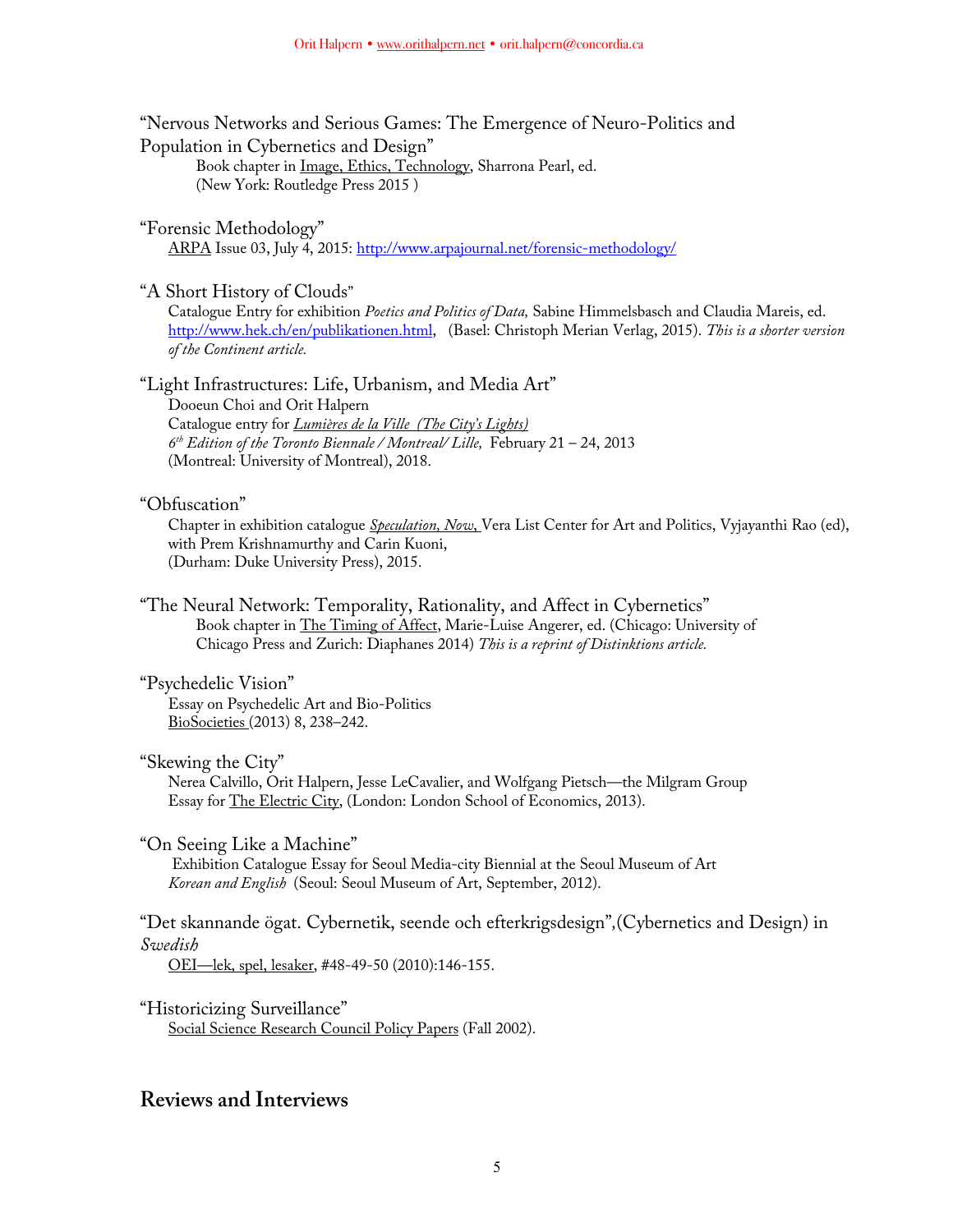- "Cultures of Energy: Cybernetics and Information", by Dominic Boyer and Cymene Howe, 16 March, 2018 https://podtail.com/en/podcast/cultures-of-energy/117-orit-halpern/
- "Cinema/Cybernetics/Visuality: An Interview with Orit Halpern", with Eddie Loymeyer, *International Journal of Communication* 10(2016), Feature 3203–3215.

"Chris Salter's *Alien Agency"* Media-n, April 11, 2015: http://median.newmediacaucus.org/?s=salter

- "*The Interface: IBM and the Transformation of Corporate Design* by John Harwood" IEEE Annals of the History of Computing 35.2 (2013): 83-84.
- "*The Freudian Robot* by Lydia Liu, University of Chicago Press (2011)" Review in Isis Vol. 103, No. 3 (September 2012), pp. 626-627.
- "*Affective Intelligence* by Elizabeth Wilson, University of Washington Press (2010)" Review essay for Technology and Culture (Issue 53, Fall 2011).

# **In Progress**

**The Smartness Mandate** co-authored with Robert Mitchell. Book project on the history and theory of ubiquitous computing as a cultural logic. Intended completion Summer 2019. Currently being considered for contract by Chicago and Verso.

**Resilient Hope:** Monograph on the history of cybernetics and ecology. Intended completion Summer 2020.

# **New Media/Exhibitions/Curatorial Projects**

*Planetary Futures at Milieux Institute, Montréal (2018)* www.planetaryfutures.net

*Elusive Life: Extinction, Biodiversity, and Datafication w/ Hexagram* Transmediale Festival April 1-4, 2017 https://transmediale.de/content/elusive-life-extinction-biodiversity-and-datafication

*Nervous Systems*

Haus der Kulutren der Welt, March 10-May 09, 2016 https://hkw.de/en/programm/projekte/2016/nervoese\_systeme/nervoese\_systeme\_start.php https://vimeo.com/172638035

## *Reading Algorithms*

Leuphana University, Digital Cultures Research Lab, June 8-9, 2016 Germany, http://projects.digital-cultures.net/reading-algorithms/

## *Anthropocene Campus*

Haus der Kulturen der Welt, Berlin (w/ Robert Mitchell, Bernhard Geoghegan, Oliver Hamand, and Stéphane Grumbach), April 14-22, 2016, Berlin http://www.anthropocene-curriculum.org/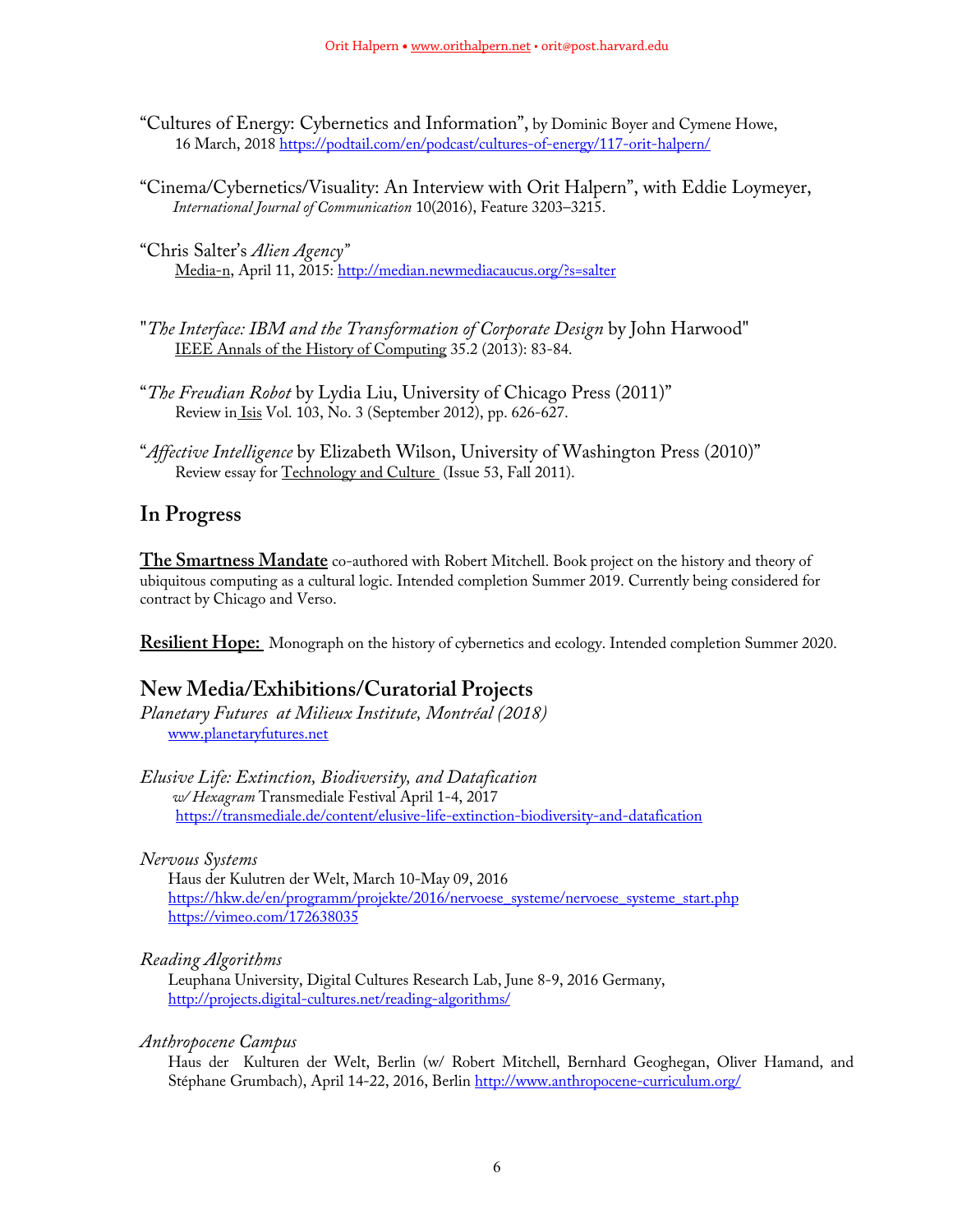- *Furnishing the Cloud*, New School University (co-produced with Kimberly Ackert) Exhibition and web-installation at Aronson Gallery, March 9-22, 2015, http://furnishingthecloud.net/a/
- *Milgram*, Guggenheim/BMW Lab (co-produced with Nerea Calvillo, Jesse LeCavalier, and Wolfgang Pietsch)

Web based publication, research platform, and QR code pamphlet mapping digital infrastructures. Part of the Poiesis project at the Institute for Public Knowledge, and produced and shown at the BMW/Guggenheim East Village Pavilion throughout August 2011 (in English and German):

*Archiving Nature: Preservation Practices for a Digital Age* (co-produced with Tal Halpern): Web-based installation shown at : "Iconoclash", ZKM: Center for Art and Media, Karlsruhe, Germany. Spring-Summer 2002. Also published through the Electronic Literature Foundation.

http://hosting.zkm.de/icon/stories/storyReader\$56

*Chromosome 22: Digital Biology and Interactivity,* (co-authored with Tal Halpern) C-Theory Multi-media, Cornell University Press, Issue 2, Spring 2001. Archived at: http://rhizome.org/artbase/artwork/2246/

Also selected for: "Open Horizons": Human Rights and Art, sponsored by UNESCO, The European Council for Cultural Affairs, March 21-24, 2001. Included in Rhizome Artbase.

*RT21: Reproductive Technologies Web:* Pedagogy tool and on-line network for the discussion and dissemination of feminist pedagogy, literature and actions on reproductive health and rights. Developed print and on-line publishing models. Operated from 1998-2001.

*Other Exhibitions and Collections Work is in:* 

V2 ROTTERDAM, Rhizome Artbase, Electronic Literature Foundation

# AWARDS/ GRANTS/ FELLOWSHIPS

| Scholar in Residence, Max Planck Institute for the<br><b>History of Science</b> | March 1-April 30, 2018  |
|---------------------------------------------------------------------------------|-------------------------|
| Berlin, Germany                                                                 |                         |
| Senior Fellow, IKKM                                                             | December 2017-July 2018 |
| (Internationales Kolleg für Kulturtechnikforschung und                          |                         |
| Medienphilosophie)                                                              |                         |
| Weimar, Germany                                                                 |                         |
| http://www.ikkm-weimar.de/fellows/aktuelle-fellows/orit-halpern/                |                         |
| Visiting Scholar Fellowship, Digital Cultures Research Lab                      | Summer 2016             |
| Volkswagen Stiftung                                                             |                         |
| Leuphana University, Lüneburg, Germany                                          |                         |
| http://cdc.leuphana.com/                                                        |                         |
|                                                                                 |                         |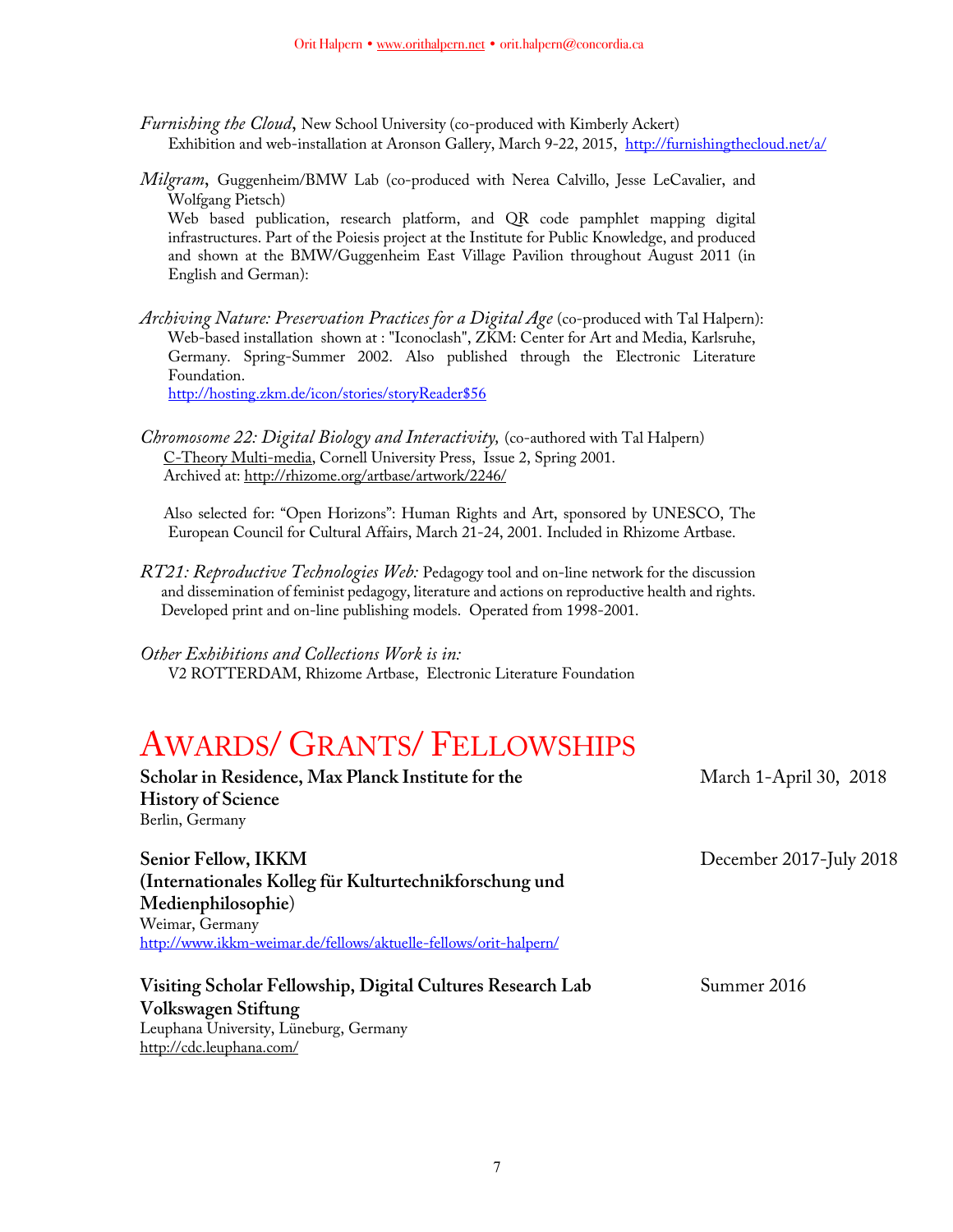| <b>GIDEST Fellowship/Mellon Foundation</b><br>Graduate Institute for Design, Ethnography, and Social Thought<br>New School University                                                                        | 2015-2016                |
|--------------------------------------------------------------------------------------------------------------------------------------------------------------------------------------------------------------|--------------------------|
| <b>Graham Foundation</b><br>Individual Scholar Research Award                                                                                                                                                | June 1, 2014-2015        |
| Visiting Scholar Fellowship, Digital Cultures Research Lab<br>Volkswagen Stiftung<br>Leuphana University, Lüneburg, Germany<br>http://cdc.leuphana.com/                                                      | Summer 2014              |
| Provost Office of the New School/ Research Cluster Grant<br>Multi-year grant to develop research, software publishing platforms<br>and methods in the study of emergent urban and computing infrastructures. | Fall 2013-Fall 2015      |
| The Instruments Project, Social Science and Humanities<br><b>Research Council of Canada</b>                                                                                                                  | Spring 2013-January 2015 |
| Three year collaborative grant through the SSHRC to fund historical work on the relationship<br>between architecture and technology and to foster research partnerships between institutions.                |                          |
| Award for Best Paper in 2011 from the Society for<br>Histories of Media Art, Science and Technology<br>For the paper "Influencing Machines: Cybernetics, Bio-politics, And Design"                           | September 2011           |
| Max Planck Institute für Wissenschaftsgeschichte<br>Scholar in Residence Fellowship                                                                                                                          | Spring 2011              |
| Warner Fund Award, Columbia University<br>Awarded subvention funding for book, "Beautiful Data"                                                                                                              | 2012                     |
| Poiesis Fellowship<br><b>BMW Herbert Quandt Foundation</b><br>Three Year Fellowship at the Institute for Public Knowledge at NYU for<br>research on design, urbanization, and globalization.                 | 2010-2013                |
| Max Planck Institute für Wissenschaftsgeschichte<br>Summer Fellowship: Participated in the "Science on the Screen" workshop.<br>Berlin, Germany                                                              | Summer 2004              |
| John Parker Scholarship<br>Dissertation Research Support Grant, Harvard University                                                                                                                           | 2003-2004                |
| <b>Harvard University</b><br>Jerold Green Research Grant-Merit Fellowship                                                                                                                                    | 2003                     |
| <b>Social Science Research Council Fellow</b><br>Program for Information Technology, International Cooperation and                                                                                           | 2002                     |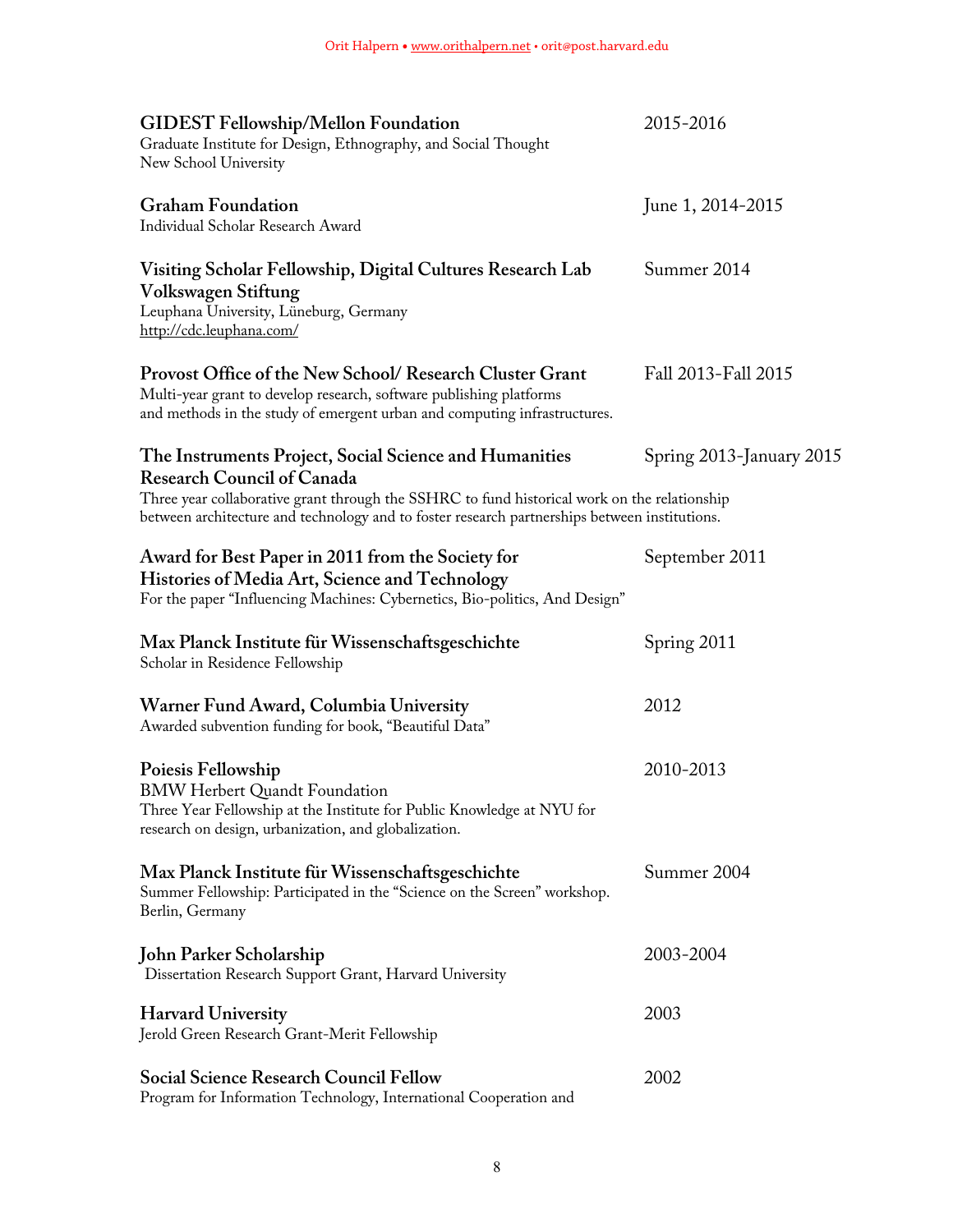| Global Security, New York City, NY.                                                                                                                                                                                                                                                                                                                                                                                        |                 |
|----------------------------------------------------------------------------------------------------------------------------------------------------------------------------------------------------------------------------------------------------------------------------------------------------------------------------------------------------------------------------------------------------------------------------|-----------------|
| Max Planck Institute für Wissenschaftsgeschichte<br>Pre Doctoral Fellowship: Berlin, Germany                                                                                                                                                                                                                                                                                                                               | 2001-2002       |
| <b>Harvard University</b><br>Graduate Student Council Language Training Grant                                                                                                                                                                                                                                                                                                                                              | Summer 2001     |
| <b>Harvard University</b><br>Doctoral Student Stipend and Tuition Support                                                                                                                                                                                                                                                                                                                                                  | 1999-2004       |
| <b>CENTERS AND LABS</b>                                                                                                                                                                                                                                                                                                                                                                                                    |                 |
| <b>Speculative Life Research Cluster</b><br>Co-director of a speculative design and arts research cluster at the intersection of the<br>life sciences, architecture and design, and computational media.<br>www.speculativelife.com                                                                                                                                                                                        | 2016-ongoing    |
| The Instruments Project/Aggregate<br>Collaboration with Daniels School of Architecture at University of Toronto<br>to produce new methods in the historical study of technology in design and<br>architecture. The focus is to produce new web based and print based histories<br>that can also inform design and architecture pedagogy and research.<br>http://theinstrumentsproject.org/<br>http://www.we-aggregate.org/ | $2012$ -ongoing |
| Emergent Infrastructures Research Group<br>Director of a three year project sponsored by the Provost Office at the<br>New School to produce platforms for research and pedagogy<br>between the divisions of design, humanities, and the social sciences.<br>http://furnishingthecloud.net                                                                                                                                  | 2013-2015       |
| Poiesis Fellowship/Digital Infrastructures Research Group<br>Part of a three year research collaboration with New York University, Institute<br>for Public Knowledge, for the study of the future of urban life and technology sponsored<br>by the Herbert Quandt Foundation and BMW.                                                                                                                                      | 2010-2013       |
| <i><b>Visual Culture Lab</b></i><br>Co- founder and director of a collaborative working group and research cluster<br>on visual and sensory culture and politics that integrates faculty from Art and<br>Design History and Theory, History, Culture and Media Studies, and Politics.<br>http://visualculturelab.wordpress.com/                                                                                            | 2007-2014       |
| <b>Center for Transformative Media</b><br>Part of a collaborative center for fostering new open-source publishing platforms,<br>open courseware, and collaborative research between social science and design faculties.                                                                                                                                                                                                   | 2007-2010       |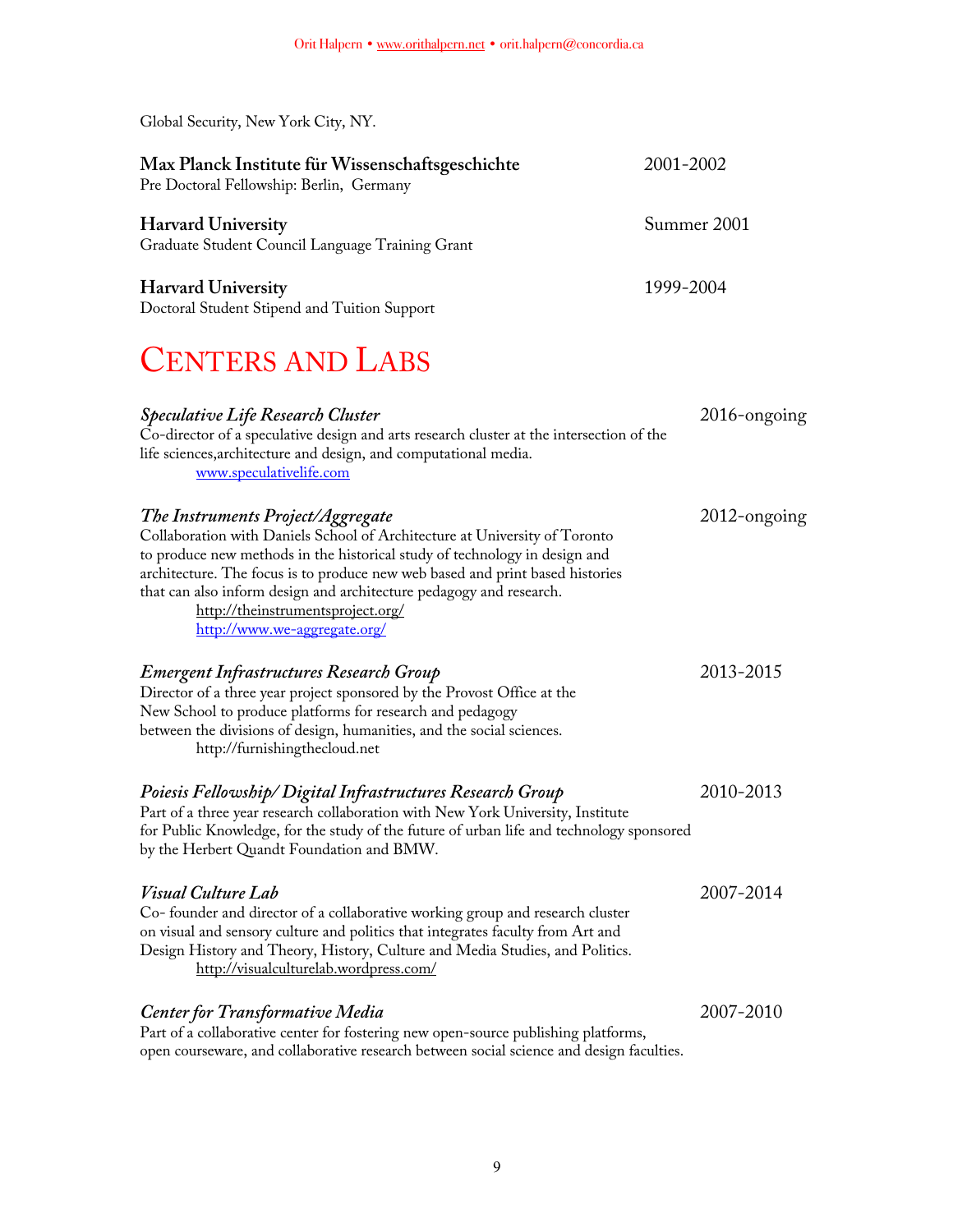# Invited Talks and Keynotes

# **2018**

**Videoart at Midnight,** Keynote, Berlin, Germany, December 11, 2018

**Metabolism Conference,** Keynote: Resilient Futures, Erfurt, Germany, December 9, 2018.

**Annual Lambert Architectural Seminar,** Université de Montréal, School of Architecture, Montréal, QC. "The Planetary Test", November 3, 2018.

**It Wasn't Written: Designerly Ways of Historiography***,* "The Nervous System", September 5, 2018.

**Re:publica,** Keynote: "Extreme Futures",Berlin, Germany, May 9, 2018

**Maerz Music Festival,** Keynote: "Time Wars", Berlin, Germany, March 16, 2018

**Max Planck Institute for the History of Science Colloquium**, "Smartness", Berlin, Germany, March 7, 2018

**IKKM Weimar**, Keynote, "The Smartness Mandate", Weimar, Germany, January 10, 2018

# **2017**

# **V2 Institute for Unstable Media: "Smartness Mandate": Evening of Black Box Concerns** Rotterdam, Holland, December 7, 2017 http://v2.nl/archive/people/orit-halpern

# **Project Bauhaus: "Resilient Hope"**

Berlin, Germany, December 2, 2017 https://www.hkw.de/de/programm/projekte/veranstaltung/p\_136956.php

**Haus der Kulturen Der Welt: 1948 Unbounded** Berlin, Germany, November 30, 2017 https://askhelmut.com/events/2017-11-30-19-00-haus-der-kulturen-der-welt-1948-unbound-switches

**New York University, German Studies, The Quantity of Quality** New York, USA October 27, 2017 http://as.nyu.edu/content/nyu-as/as/research-centers/deutscheshaus/cultural-program/events/fall-2017/the-quality-of-quantity--the-german-critical-tradition-in-the-er.html

**Max Planck Institute for History of Science, Workshop "The Intelligence of Algorithms"**

Berlin, Germany October 19-21, 2017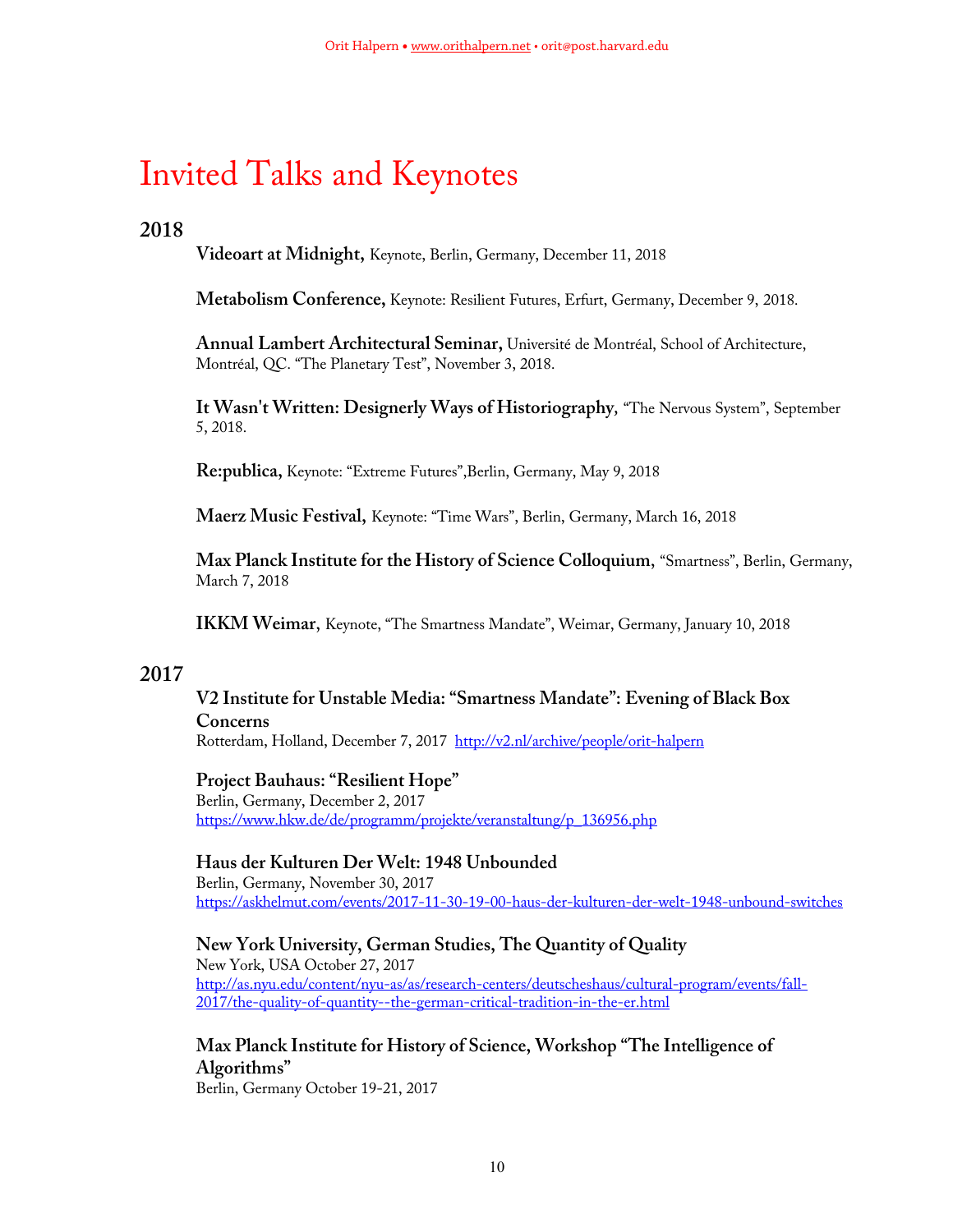# **Eastern Bloc, Earthly Survival, Sight+Sound Festival**

Montréal, Canada October 1, 2017 https://easternbloc.ca/fr/festival-sight-sound/artistes/orit-halpern

## **Concordia University, Putting Infrastructure in Its Place**

Montréal, QC. Canada, October 11, 2017 https://www.facebook.com/events/175540326329308/

## **Stanford University, Department of History of Science Colloquium**

Palo Alto, California, October 5, 2017 http://web.stanford.edu/dept/HPST/colloquia.html

## **Papanek Foundation Symposium, Design and Ethics**

Austrian Embassy, London, UK September, 22,2017 http://papanek.org/symposium/

# **University of Warwick, Workshop on the Ambivalences of Abstraction**

London, UK June 15-16, 2017 https://www.sheffield.ac.uk/polopoly\_fs/1.452574!/file/DataPowerConference-Programme-2.pdf

# **University of Westminster, Digital Objects Digital Subjects**

London, UK. May 20-21, 2017 https://www.westminster.ac.uk/events/digital-objects-digital-subjects-an-interdisciplinary-symposiumon-activism-research-and-critique-in-the-age-of-big-data-capitalism

# **University of Toronto, Techniques of the Corporation**

Toronto, ON. Canada, May 6-7, 2017 http://www.corporatetechniques.com/preliminary-program/

# **Radcliff Institute for Advanced Study, Harvard University, Data, Design, Decision Colloquia** Cambridge, MA, USA April 21, 2017 https://issuu.com/harvardofficeforurbanization/docs/data\_design\_decision

**Institute for Contemporary Art Miami, Public Lecture Series: Smartness Mandate** Miami, FL. USA. April 20, 2017 https://www.icamiami.org/seminar/orit-halpern-seminar/

## **University of Pennsylvania, Initiative on Culture, Society and Critical Policy Studies** Philadelphia, PA. USA, April 13, 2017 https://www.sp2.upenn.edu/sp2-event/lecture-orit-halpern/

**University of Copenhagen, Uncertain Archives: Vulnerability Workshop** Copenhagen, Denmark, April 6-7, 2017 http://artsandculturalstudies.ku.dk/research/focus/uncertainarchives/vulnerability-workshop/

## **Transmediale Festival, "The Alien Middle" and "Elusive Life"** Berlin, Germany. February 4, 2017 https://transmediale.de/content/orit-halpern

**University of Chicago,** Design Dialogues: Design as Pedagogy Chicago, IL. USA. January 19, 2017 http://ccct.uchicago.edu/events/2017/1/2/panel-design-as-pedagogy-robert-somol-and-orit-halpern

# **University of Pennsylvania***,* Price Lab for Digital Humanities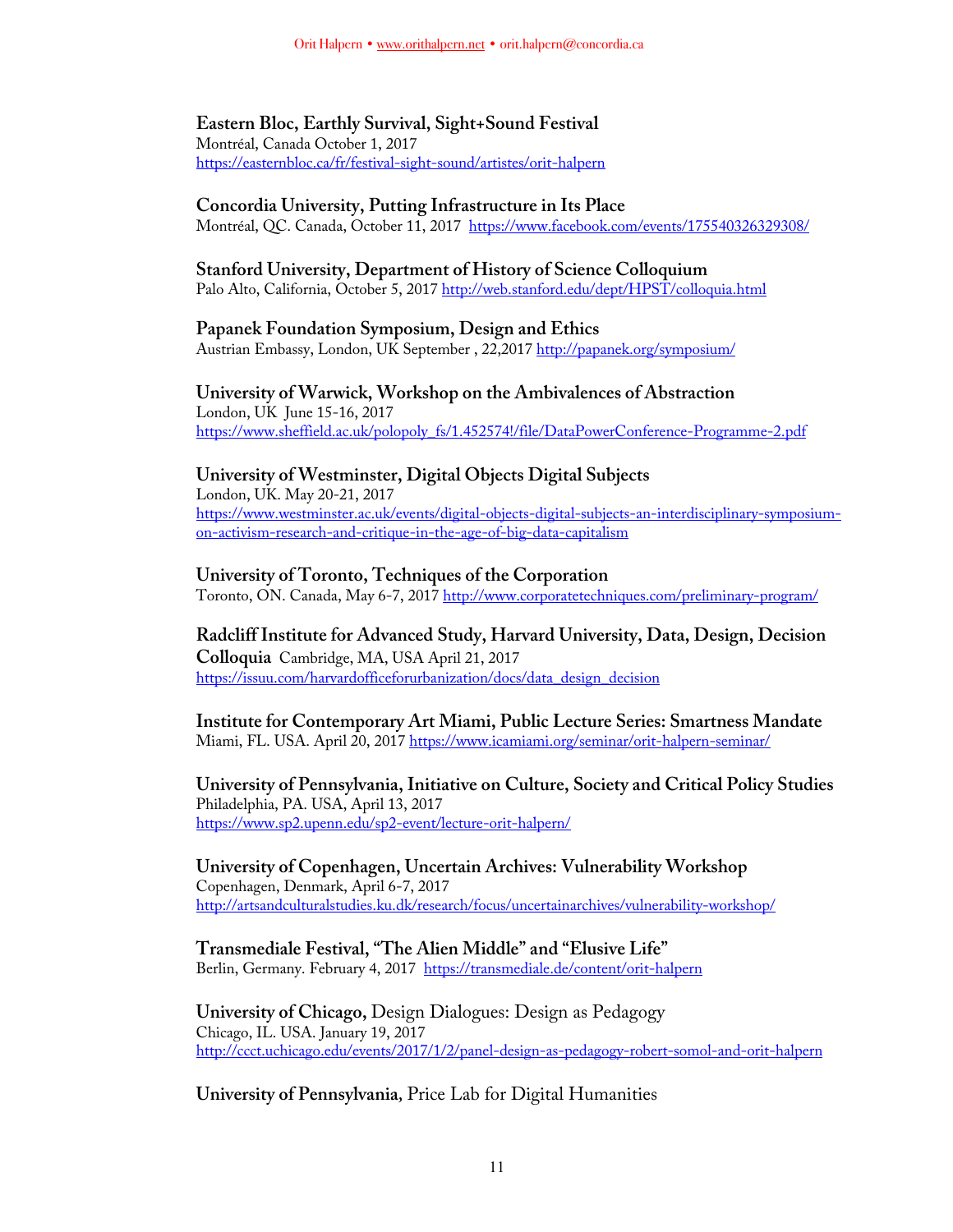Philadelphia, PA. USA November 10, 2016 https://pricelab.sas.upenn.edu/events/orit-halpern-smart-mandate-ubiquitous-computing-resilientinfrastructures-and-test-bed

# **2016**

## **Bauhaus Colloquium, University of Weimar,** Weimar, Germany

Keynote: "The Smart Mandate" October 26-29, 2016 http://www.e-flux.com/announcements/69106/xiii-international-bauhaus-kolloquium/

## **Cornell University**, **Humanities Center,** Ithaca, NY.

October 6, 2016 http://events.cornell.edu/event/orit\_halpern\_concordia\_university

# **Leuphana University,** Lüneberg, Germany

Keynote: "Cybernetic Hypothesis" and "Queering Algorithms" June 1-3 and 8-9, 2016 https://www.leuphana.de/zentren/cdc/aktuell/ansicht/datum/2016/06/01/thecybernetic-hypothesis.html https://www.leuphana.de/zentren/cdc/aktuell/ansicht/datum/2016/06/08/reading-algorithms-queerand-transgressive-encounters.html

# **Harvard University,** Radcliff Institute for Advanced Study, Cambridge, MA.

"Urban Intermedia: the City between Experience and Information" May 2, 2016 http://mellonurbanism.harvard.edu/hmui\_event/urban-intermedia-the-city-betweenexperience-and-information/

# **New York University, Remarque Institute,** New York, NY.

Rethinking the Environment, Remaking the Human: Human-Environment Dynamics and the Emergence of Rights Discourses April 29-30, 2016

# **Haus der Kulturen der Welt,** Berlin, Germany

Technosphere Campus April 14-22, 2016

**Lafarge Holcim Forum,** Detroit, Michigan April 7-9, 2016, https://www.lafargeholcim-foundation.org/Experts/orit-halpern

**University of Chicago,** Chicago, Il. "Preemptive Hope", March 17, 2016

**Michigan State University,** Lansing, MI. "Smartness", in conference "Critical Institutions", February 19, 2016

**Princeton University, "After the Spectacular Image"** Princeton, NJ. USA February 11-12, 2016 https://arc-hum.princeton.edu/spec-image **Museum of Contemporary Art,** Chicago, Il. Terra Foundation Forums on the "Image and the City January 26, 2016

**2015**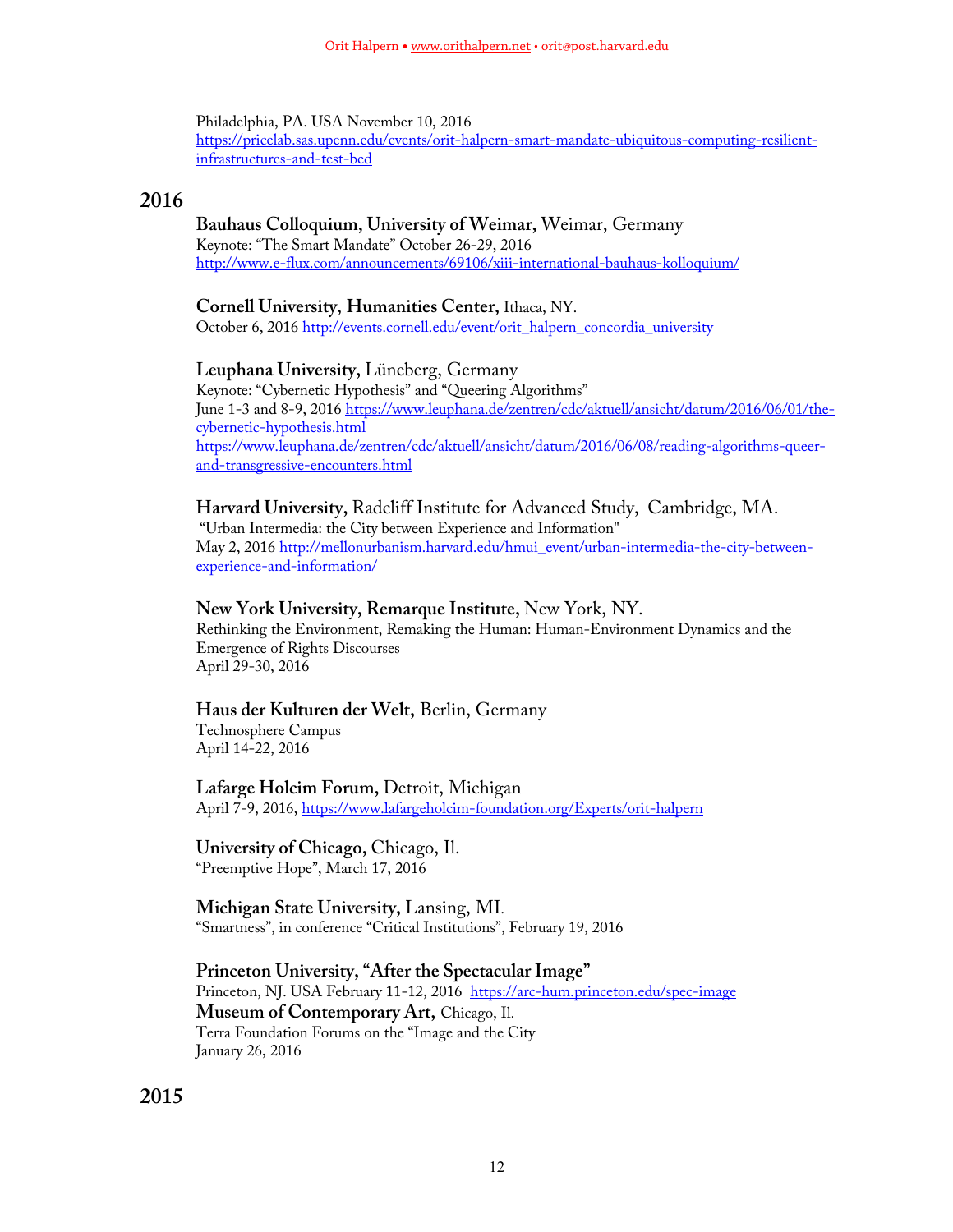**Yale University**, New Haven, CT. Yale Modernist Forum December 1, 2015

## **German Cultural Studies Association Keynote**

University of Leuphana, Luneberg, Germany November 11, 2015

**Erasmus University,** Rotterdam, Netherlands Monitoring Modernity Colloquium, Department of Social Theory, October 23, 2015

#### **Germany Media Studies Conference Keynote**

University of Bayreuth, Bayreuth, Germany, October 1, 2015

### **Haus der Kulturen der Welt**, Berlin, Germany "Speaking from the Laboratory", September 30, 2015

**University of Potsdam**, Potsdam, Germany Media Studies Colloquia, July 8<sup>th</sup>, 2015

**IXDM**, Critical Media Lab , Basel Switzerland Data Traces Conference: https://vimeo.com/138845881 July 3 and 4, 2015

### **The New Museum,** New York

(Temporary) Collection of Ideas https://www.youtube.com/watch?v=7s1IyO0OJbs June 14, 2015

**CNRS**, Paris France May 10, 2015, Paper: The Rise of the Responsive Environment

# **University of Colorado**, Boulder, CO.

Media Studies and Communication, January 2015 Paper: The Culture of the Demo

## **2014**

**University of Chicago**, Chicago, Illinois Anthropology Department Colloquia, November 24, 2014 Paper: Demo or Die!: The Rise of The Responsive Environment

**Princeton University School of Architecture**, Princeton, New Jersey The Instruments Group Public Conversations, November 22, 2014

**IXDM**, Critical Media Lab , Basel Switzerland November 20, 2014 Keynote Speaker for Laboratory Launch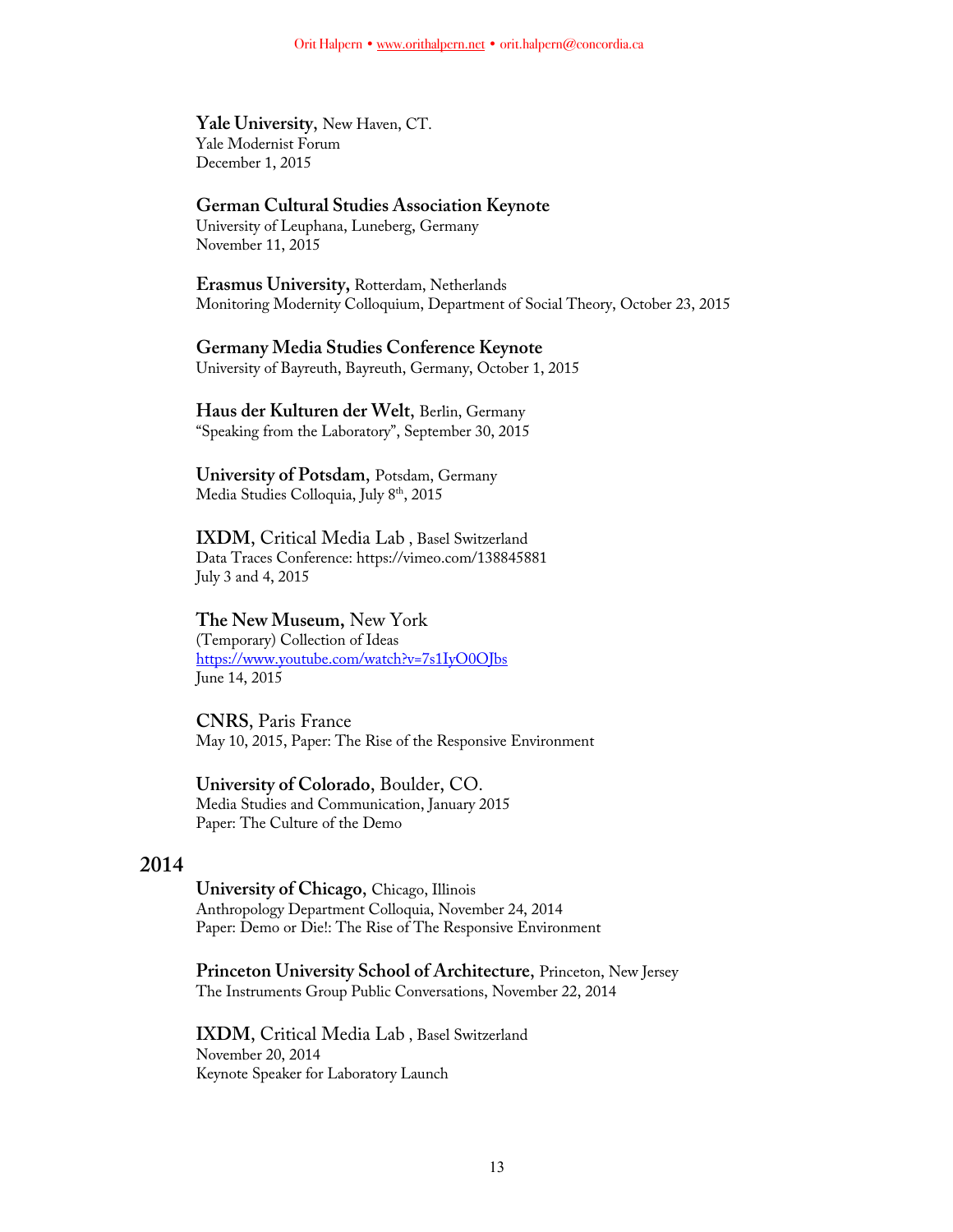# **University of Chicago**, Chicago, Illinois

Post War Working Group, October 27,2014 Paper: Test-Bed Urbanism

## **Cambridge University,** Cambridge, England

Sociology Department, October 4, 2014 Paper: Apocalyptic Hope: Optimism, Computation, and Design in a time of Global Insecurity

**MIT,** Cambridge, Massachusetts Science Technology Studies Colloquium, September 29, 2014 Paper: "The Response Mandate: Computing, Capital, and Territory in an Apocalyptic Age"

## **Goldsmiths, University of London**, London, UK.

Visual Cultures Department, August 6, 2014 Paper presented*: The Response Imperative: The Media Lab, Race, and the Future of Urban Territory*

## **Digital Cultures Research Center,** Leuphana University, Germany

*In-Silico Workshop, Smart Cities and Systems Workshop, Art and Technics* June 19-21, 25 and July 9, 2014

# **MIT**, Cambridge, Massachusetts

*Instruments Group Workshop,* April 5, 2014. Paper presented: Cybernetic Architectures

## **University of Buffalo,** Buffalo, New York

*Techne Institute for Arts and Emerging Technologies at the University at Buffalo*, March 24, 2014 Paper presented: Test-Bed Urbanism

## **Open Society Archives,** Budapest, Hungary

*Archive/Image: New Archival Epistemes in a Digital Landscape,* March 7-8, 2014 Paper presented: *The Archival Eye: Cybernetics, Design, and Politics in the Cold War*

# **2013**

### **University of Toronto,** Toronto, Canada *Architecture and Technics Workshop*, September 20-21, 2013 Paper presented: *A Circuitous Genealogy of Computer-Aided Design*

**University of Warwick,** Warwick, England *Where do Neo-Liberals Go After the Market: Calculation, Computation and Crisis, June 13, 2013* Paper presented: *Algorithmic Territories: Calculation, Computation, and the Spatial Product*

**Kunsthochschule für Medien,** Cologne, Germany *The Timing of Affect*, May 30, 2013 Paper presented: *The Neural Network: Temporality, Rationality, and Affect in Cybernetics*

**School of the Art Institute of Chicago**, Chicago, IL. Commencement Speaker for Art History Graduate Program, May 4, 2013

**Department of Rhetoric, University of California Berkeley,** Berkeley, CA.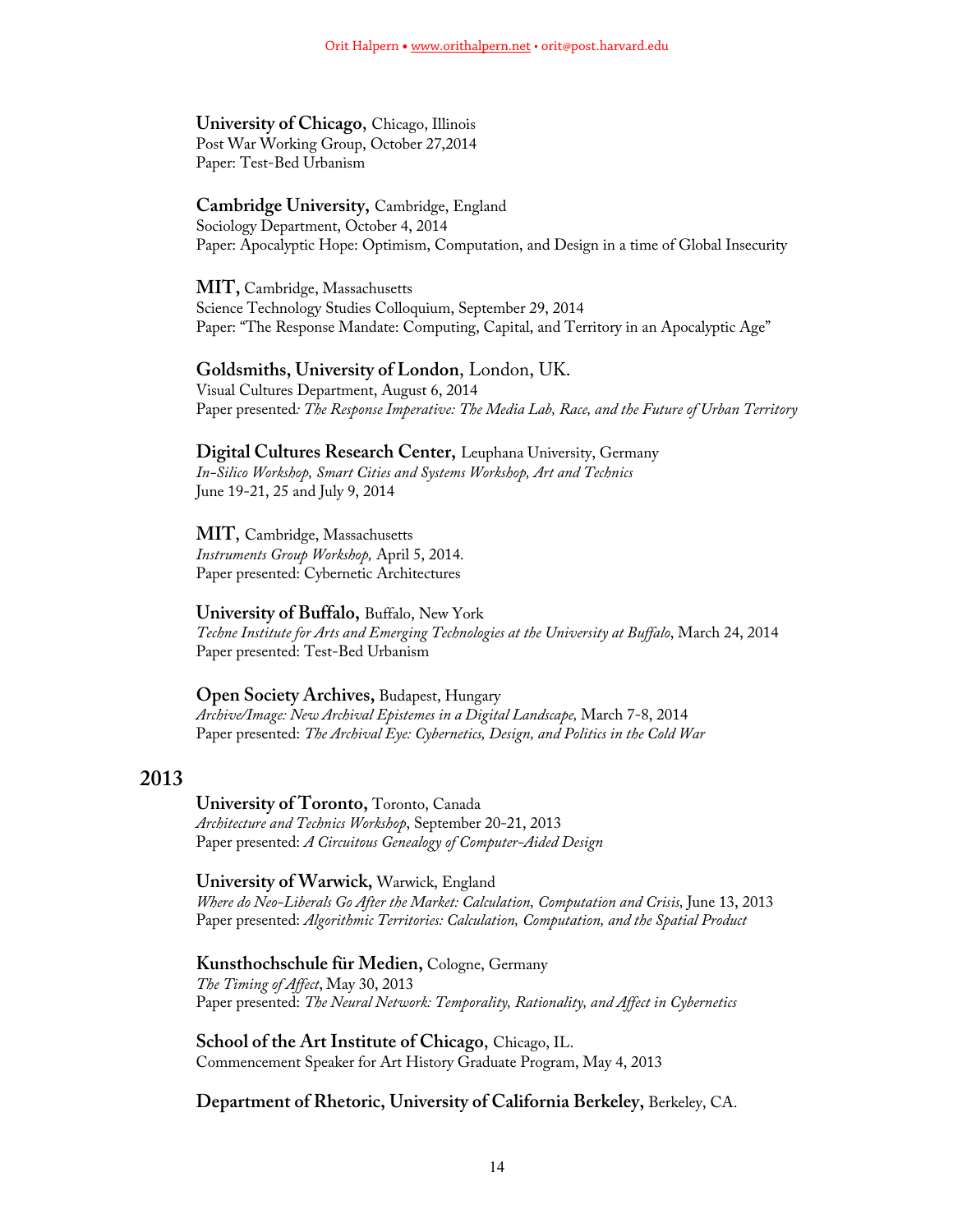January 17, 2013 Paper presented: *The Governance of Sense: Designing Information and Reconfiguring Population circa 1959*

## **2012**

### **Annenberg School of Communication, University of Pennsylvania,** Philadelphia, PA.

*Image, Ethics Technology,* November 30, 2012 Paper presented: *Bio-politics, Multimedia, and the Cold War*

# **University of Chicago/Renmin University,** Beijing, China

*Knowledge+Value Series,* September 7, 2012 Paper presented: *Perceptual Machines*

#### **BMW/Guggenheim Lab**, Berlin, Germany

July 23, 2012 Presentation: *Beautiful Data:Visualization, Territory, and the Future of Urban Form*

# **Buell Center, Columbia University**, New York, NY.

*Technics and Art,* April 14, 2012 Paper Presented: *Psychotic Infrastructures*

## **Brown University, Department of Culture and Media,** Providence, RI.

February 17,2012 Paper Presented: *Rational Formations: Cybernetics and the Transformation of Reason*

#### **Goldsmiths, University of London,** London, England

*The New Numeracy,* February 17, 2012 Paper Presented: *Numbers, Reason, and Cybernetics*

#### **Transmediale Art Fair***,* Berlin, Germany

February 4, 2012 Paper delivered: *Rationality and Crisis in Cybernetics*

# **2011**

**University of Toronto**, Toronto, Canada *Technoscience Salon,* December 2, 2011 Paper Presented: *Pscyhotic Circuits*

**Max Planck Institute for the History of Science,** Berlin, Germany Data, Diversity, Difference Conference, November 24-26, 2011 Paper Delivered: *Cybernetics, Design, and Bio-politics in 1959*

### **American Anthropology Association,** Montreal, Canada November 15, 2011 Special Panel on *Crisis*

**Graduate Center of the City College of New York,** New York, NY. Multi-Species Salon, October 19, 2011 Paper presented: *Archiving the Senses: Cybernetics, Perception, and Affect.*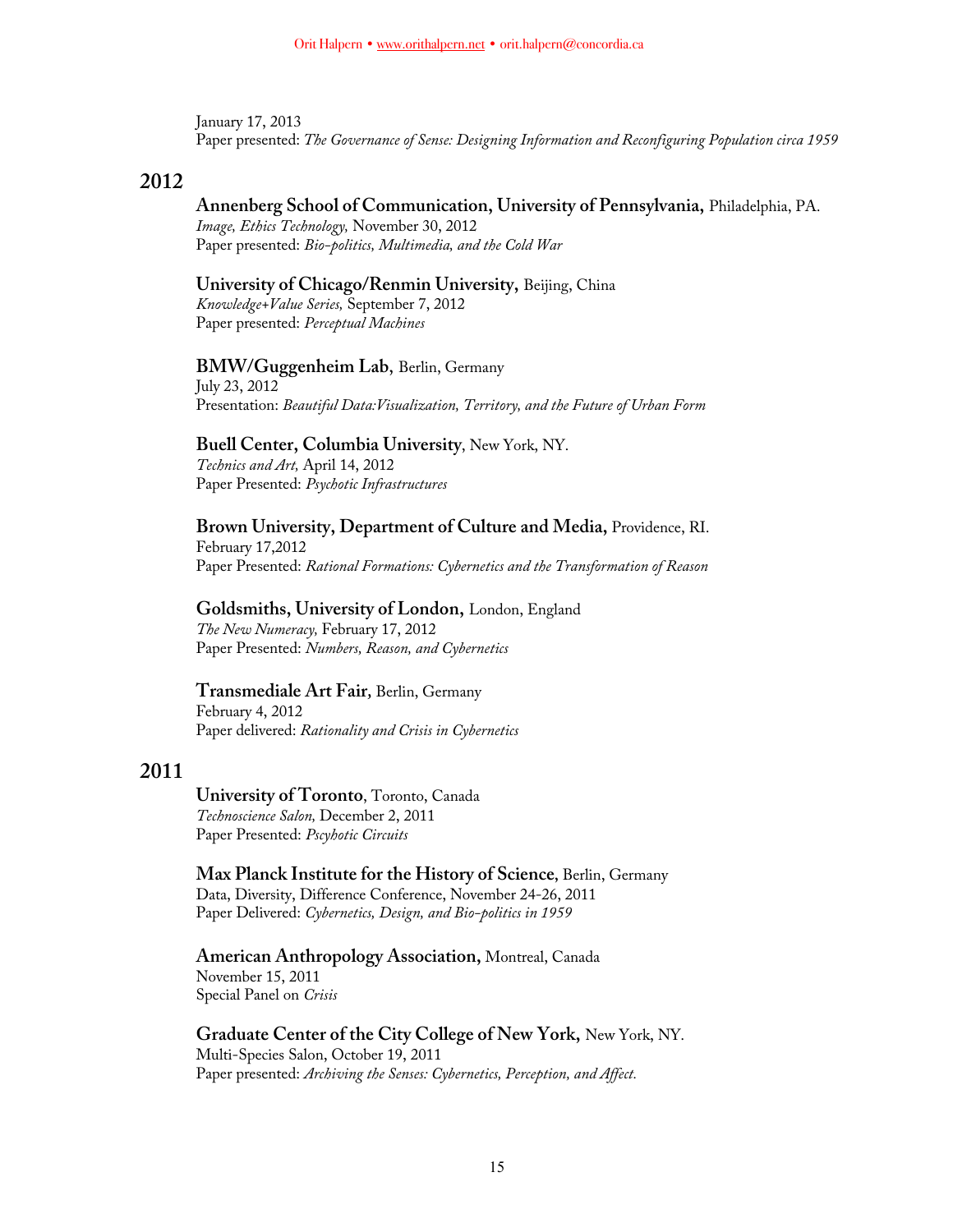#### **University of California,** Davis**,** CA.

Tweak! :Workshop on Digital Media and the Future of the Sciences September 21-23, 2011

## **Institute for Public Knowledge, New York University,** New York, NY.

May 4, 2011 Paper presented: *From Neural Nets to Nervous Spectators: Cybernetics, Design and Securitization in the Cold War*

**Sociology Department Colloquia, CUNY Graduate Center,** New York, NY. April 15, 2011 Paper presented: *Rational Psychosis*

### **Media Studies Colloquia**, **Pratt Institute**, New York, NY. March 25, 2011

Paper presented: *Influencing Machines: Cybernetics, Vision, and Design*

## **2010**

**Max Planck Institute**, Berlin, Germany January 11, 2010 Paper presented: *Cybernetic Vision*

**Columbia University**, New York, NY. University Seminar on History and Theory of Media, March 11, 2010 Paper presented: *The Autonomous Eye: Bio-politics, Cybernetics, and Design circa 1959*

### **2009**

#### **University of Southern California**, Los Angeles, CA.

Visible Evidence Conference: Panel on Science and Documentary, August 13, 2009 Paper Presented: *The Scanning Eye: Cybernetics, Temporality, and the Archive*

**Cultural Studies Association,** Kansas City, MO. April 16, 2009 Plenary Speaker: *Memories for the Future: Cybernetics, Temporality, and Control*

**CentralTrek Art/Engineering Collaboration,** University of Texas, Dallas, TX. Woman, Body, Image: Half Lives of the Cyborg Manifesto 25 Years Later, March 7, 2009 Paper Presented: *Genealogies of the Cyborg*

## **2008**

**Envisioning Digital Media Workshop**, New School for Social Research, New York, NY. Paper Presented: *Memory, Testimony, and the Archive,* Feb. 2008

## **2007**

**New York University, Kervorkian Center for Middle East Studies,** New York, NY.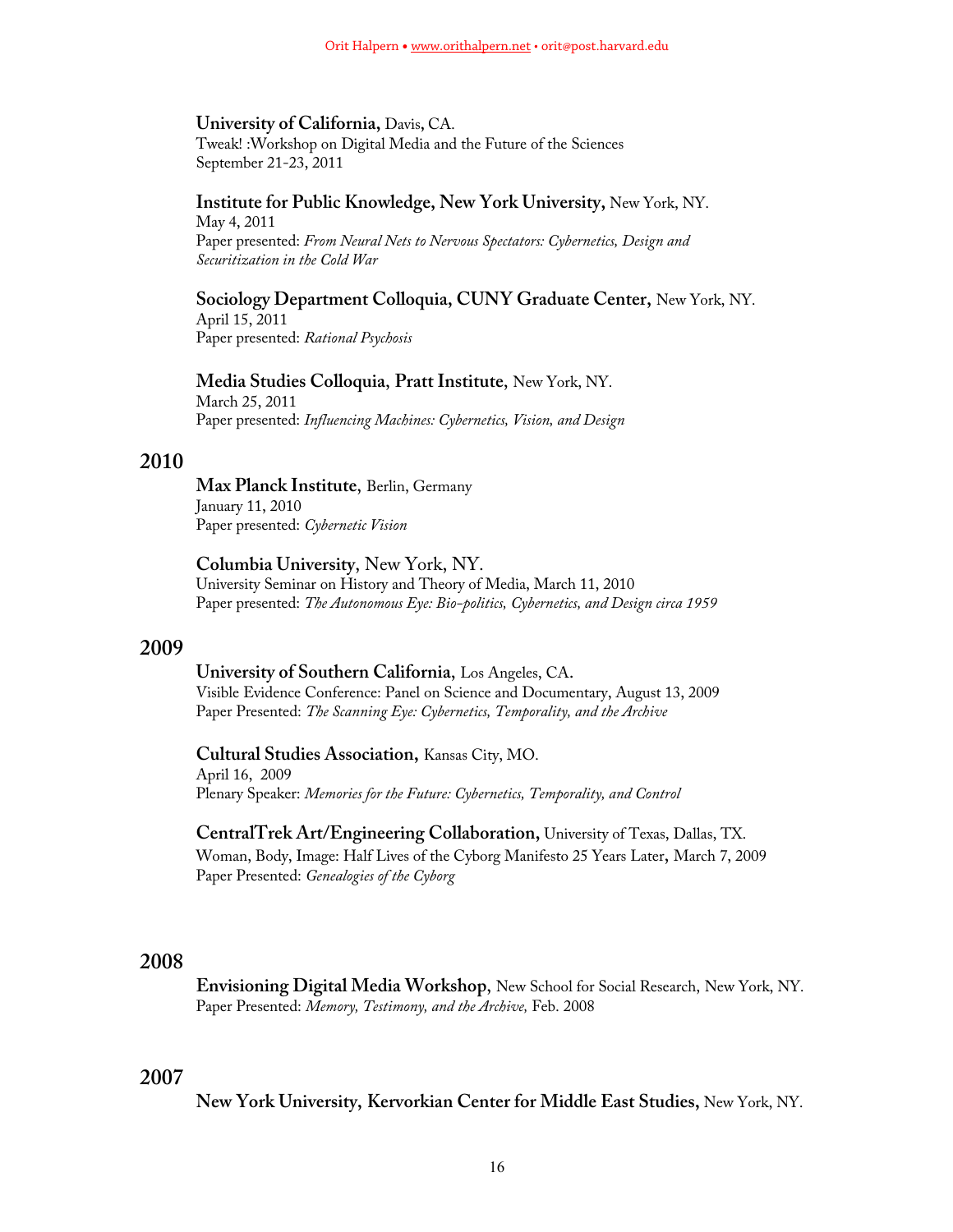Impossible Archives Public Lecture, April 2007 Paper Presented: *Art, Testimony and the Archive*

**Duke University,** Durham, NC. Sawyer Seminar, Feb. 12, 2007 Paper Presented: *Schizoid Subjects and Desiring Machines*

## **2006**

**Franklin Humanities Center**, Duke University, Durham, NC. November, 2006

Paper Presented: *Time and Difference in Digital Media*.

# Selected Conference Papers

# **2017**

**Automated Environments Special Workshop,** Goethe Institute and Canadian Center

for

Architecture, Montréal, November 1, 2017 Organizer and Moderator https://www.goethe.de/ins/ca/en/sta/mon/ver.cfm?fuseaction=events.detail&event\_id=21081900

## **2013**

**History of Science Society,** Boston**,** November 21-24, 2013 Panel Organizer: The History of Science and/as the History of Media Paper Presented: *Nervous Infrastructures: Cybernetics, Design and Ubiquitous Computing*

**Society for Science, Literature and the Arts,** Notre Dame, October 2013 Paper Presented: *Algorithmic Territories*

# **2011**

**History of Science Society/Social Studies of Science**, Cleveland, November 3-6, 2011 Papers Presented: *Schizoid Machines: Gregory Bateson's Methods and the Cybernetic Mind The Autonomy of the Eye: Cybernetics and Design*

**Rewire Conference,** Liverpool, England, September 28-30, 2011 Paper presented: *The Governance of Sense*

**Visible Evidence Conference,** New York University, New York, August 13, 2011 Paper presented: *Affective Governmentality and the Cinematic Image*

**International Communication Association***,* Boston, MA., May 4, 2011 Special Caucus on War Paper Presented: *Militarized Vision?*

# **2010**

**Social Studies of Science Conference***,* Tokyo, Japan, August 26, 2010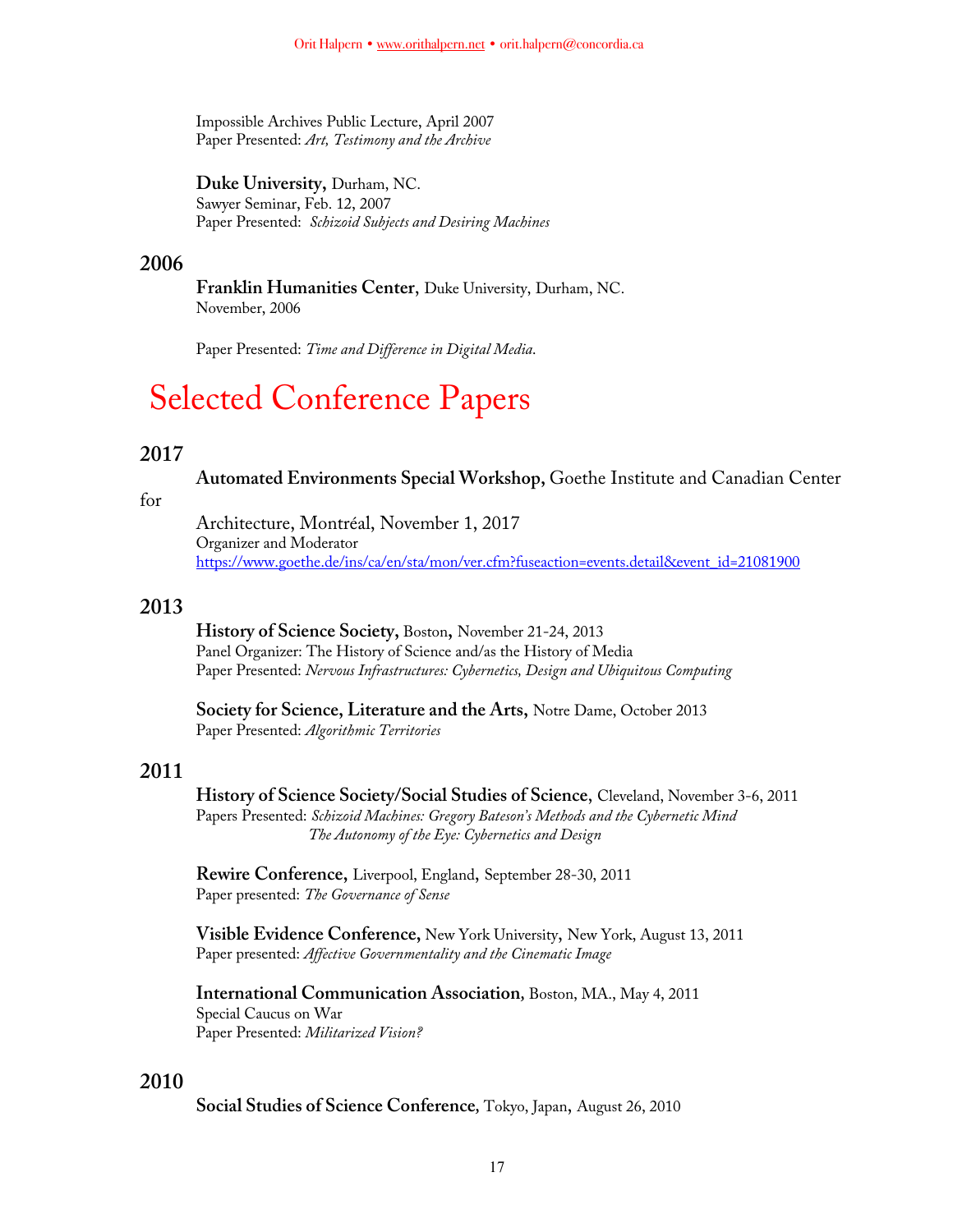Paper presented: *Psychotic Logic: Cybernetics, Cognition, and Design*

**Cultural Studies Association**, Berkeley, California, March 19, 2010 Paper Presented: *Cybernetic Vision* 

**Digital Labor Conference**, New School, New York, November 13, 2010 Paper Presented: *Learning to See: The Digital Vision of Post-War Design*

## **2009**

**Social Studies of Science Conference***,* Washington DC. October 29, 2009 Paper Presented: *Circuits of Control*

## **2008**

**History of Science Society**, Pittsburgh, PA. Nov. 2008 Paper Presented: *Architectures of Communication: Cybernetics, Temporality, and Perception in Post-war American Design*

## **2007**

**Society for Literature, Sciences, and the Arts**, Portland, ME. Nov. 2007 Paper Presented: *Schizoid Screens and Desiring Machines*

# **2006**

**History of Science Society**, Vancouver, Canada. Paper Presented: *In the Heritage of "As We May Think"*, Nov. 2006

# Teaching

## **Subject topics include from Undergraduate to Graduate:**

- Introduction to Cybercultures
- Introduction to the Study of Media in Contemporary Society
- Introduction to the History of Science and Technology
- Introduction to the History of Race and Sex
- Introduction to Animal Studies
- History of the Cold War, Science, and Contemporary Media
- Militarized Vision: The Study of Militarism and Contemporary Media Technologies
- Feminist Screen Studies: Introduction to Feminist and Queer Approaches to Studying Film and New Media
- Design/History/Revolution: Introduction to the Study of Design History and Theory
- Origins of Contemporary Visual Culture
- Designing Security: Introduction to the Study of Networks
- Making Sense: Historical and Ethnographic Methods in the Study of Vision and Visuality
- Methods in Anthropology, Sociology, and History for the Study of Media
- Introduction to Science Studies
- Methods in Historical Research for Dissertating Students
- Planetary Futures

#### **Master Thesis and Ph.D. Supervision:**

Currently, I have been a reader on two completed master's thesis in Film and Sociology, and currently supervise three PhD candidates in the Humanities program at Concordia, and am on the committee of one Master's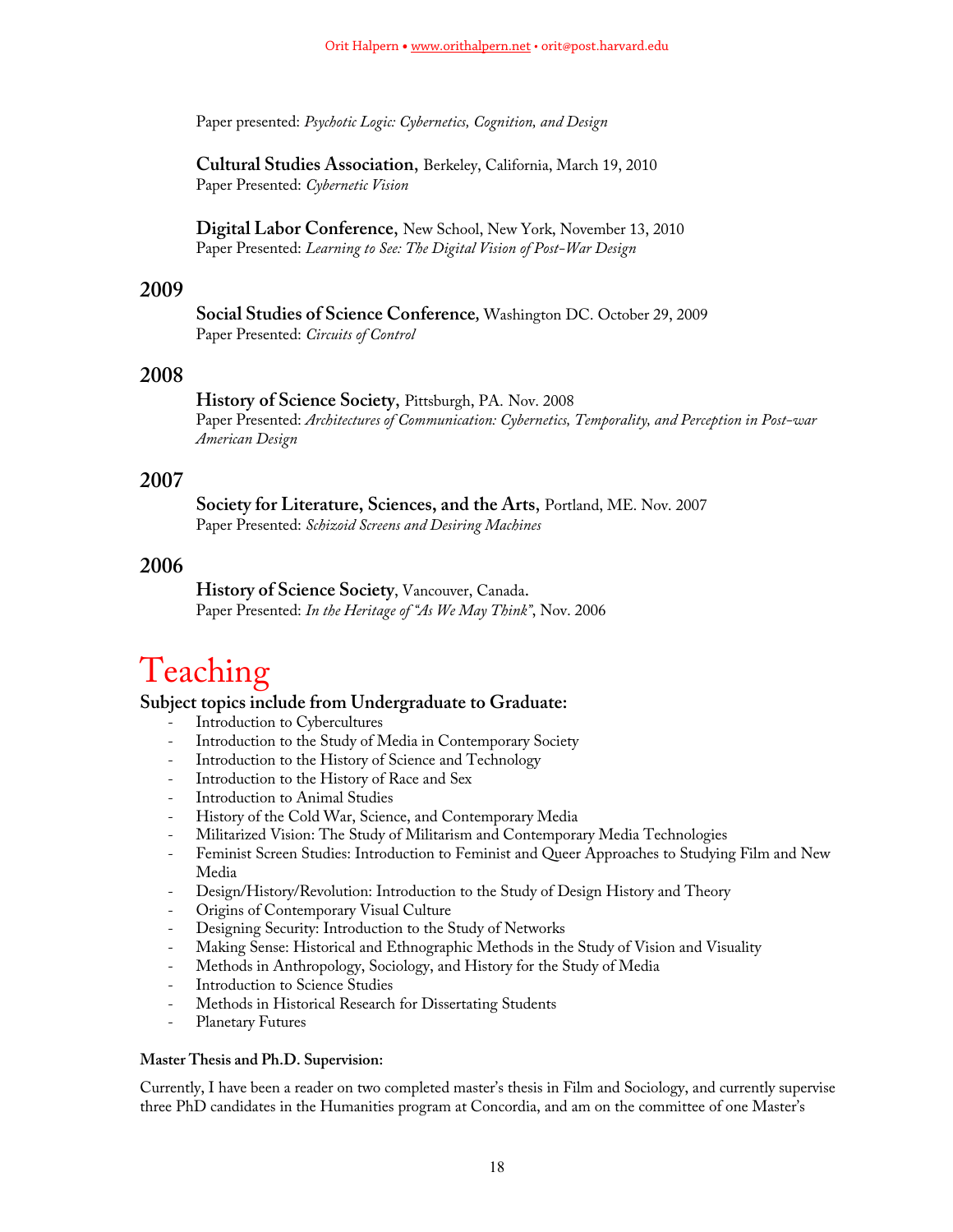student. I have advised 7 master's thesis and 11 dissertations at my time in New School. My current students work on topics such as: the history and politics of the idea of the anthropocene, sound architectures and war in the Middle East and South Asia, genealogies of GIS/GPS systems, the phenomenology and history of hand held gaming devices in Japan and the US, the biopolitics of war injury and prosthetics in the American military, the attention economy of hand held devices, big data in contemporary astronomy, art-practices as a form of sociological research, the politics of art as philanthropy .

# Other Employment

| Project Manager/Research Associate, Harvard University<br>Special Project on Technology And Ethics, Cambridge, MA.<br>Directed programs for web based public engagement on issues in<br>science and society.                                                                                                                                                                                                                                          | $7/00 - 9/01$  |
|-------------------------------------------------------------------------------------------------------------------------------------------------------------------------------------------------------------------------------------------------------------------------------------------------------------------------------------------------------------------------------------------------------------------------------------------------------|----------------|
| Project Director, Harvard School of Public Health,<br>Department of Population and International Health, Boston, MA.<br>Director for an international internet network project building communication and computing<br>capacity in non-governmental organizations working in the fields of gender, human rights, and<br>reproductive rights.                                                                                                          | $8/97 - 9/99$  |
| •Participated actively in Resource Development and Program Management<br>. Worked closely with Development Office in Fundraising<br>.Worked extensively in South Asia, particularly in India and Nepal<br>•Developed on-line epidemiology sharing systems, research libraries, electronic<br>publishing systems, working groups, and pedagogical tools for both non-profit<br>and university environments.<br>•Coordinated activities of 30 employees |                |
| Research Associate, Bangladesh Rural Advancement Committee and<br>Micronutrient Initiative/Tufts University Micronutrient Support Project,<br>Dhaka, Bangladesh<br>Conducted a pre-implementation program assessment and evaluation for a large-scale World Bank<br>sponsored micro-nutrient intervention.                                                                                                                                            | 12/96-9/97     |
| <b>Project Coordinator, Columbia University School of Public Health,</b><br>New York, NY<br>Researched behavioral interventions in high risk for HIV/ AIDS populations.                                                                                                                                                                                                                                                                               | $9/95 - 12/96$ |
| Research Associate, Brigham and Women's Hospital, Boston, MA.<br>Coordinated and ran clinical trials for asthma related treatments.                                                                                                                                                                                                                                                                                                                   | 1994-95        |

# Professional Organizations/Participation

Editorial Advisory Board of International Research in Design (BIRD) Board of *Digital Culture and Society* Board of Media/History/Art Conference for 2014-15 Editorial Review Board *Sensate* 2013